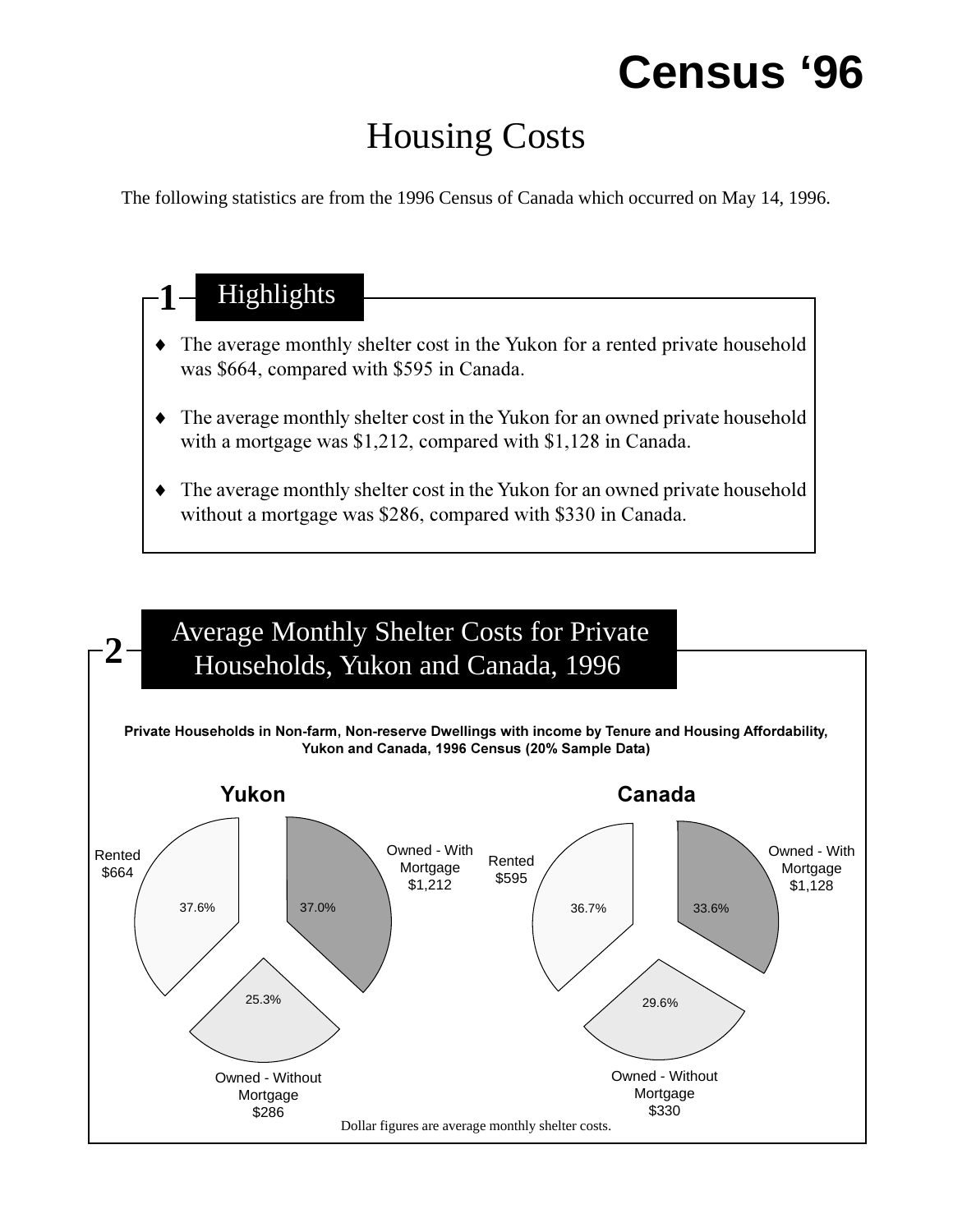### **3** Average Monthly Shelter Costs, Yukon

#### **Private Households in Non-farm, Non-reserve Dwellings with Income by Tenure and Housing Affordability, Yukon, 1996 Census (20% Sample Data)**

|                                                             | Yukon       |         |                                                      |  |
|-------------------------------------------------------------|-------------|---------|------------------------------------------------------|--|
|                                                             |             |         | Private Households Average Shelter Average Household |  |
|                                                             | with Income | Costs   | Income                                               |  |
| Total                                                       | 10.660      | \$771   | \$57,197                                             |  |
| Total - Owned                                               | 6.650       | \$836   | \$65,749                                             |  |
| With mortgage                                               | 3.945       | \$1.212 | \$72.473                                             |  |
| Spending less than 30% of household income on shelter costs | 2.995       | \$1.173 | \$84.191                                             |  |
| Spending 30% or more of household income on shelter costs   | 950         | \$1,336 | \$35,610                                             |  |
| Without mortgage                                            | 2.700       | \$286   | \$55.937                                             |  |
| Spending less than 30% of household income on shelter costs | 2.525       | \$283   | \$59,306                                             |  |
| Spending 30% or more of household income on shelter costs   | 175         | \$340   | \$7.173                                              |  |
| Total - Rented                                              | 4.010       | \$664   | \$43.014                                             |  |
| Spending less than 30% of household income on shelter costs | 2.880       | \$640   | \$53.768                                             |  |
| Spending 30% or more of household income on shelter costs   | 1.130       | \$725   | \$15,676                                             |  |



### **4** Average Monthly Shelter Costs, Canada

**Private Households in Non-farm, Non-reserve Dwellings with Income by Tenure and Housing Affordability, Canada, 1996 Census (20% Sample Data)**

|                                                             | Canada      |         |                                                      |  |
|-------------------------------------------------------------|-------------|---------|------------------------------------------------------|--|
|                                                             |             |         | Private Households Average Shelter Average Household |  |
|                                                             | with Income | Costs   | Income                                               |  |
| Total                                                       | 10,534,760  | \$696   | \$48.766                                             |  |
| Total - Owned                                               | 6,666,880   | \$754   | \$59,285                                             |  |
| With mortgage                                               | 3.544.185   | \$1.128 | \$63,686                                             |  |
| Spending less than 30% of household income on shelter costs | 2.612.080   | \$1.056 | \$74.526                                             |  |
| Spending 30% or more of household income on shelter costs   | 932.105     | \$1.331 | \$33,309                                             |  |
| Without mortgage                                            | 3.122.695   | \$330   | \$54.289                                             |  |
| Spending less than 30% of household income on shelter costs | 2,925,800   | \$325   | \$57,255                                             |  |
| Spending 30% or more of household income on shelter costs   | 196.900     | \$402   | \$10.123                                             |  |
| Total - Rented                                              | 3.867.880   | \$595   | \$30.635                                             |  |
| Spending less than 30% of household income on shelter costs | 2,197,105   | \$566   | \$43,212                                             |  |
| Spending 30% or more of household income on shelter costs   | 1,670,775   | \$634   | \$14.096                                             |  |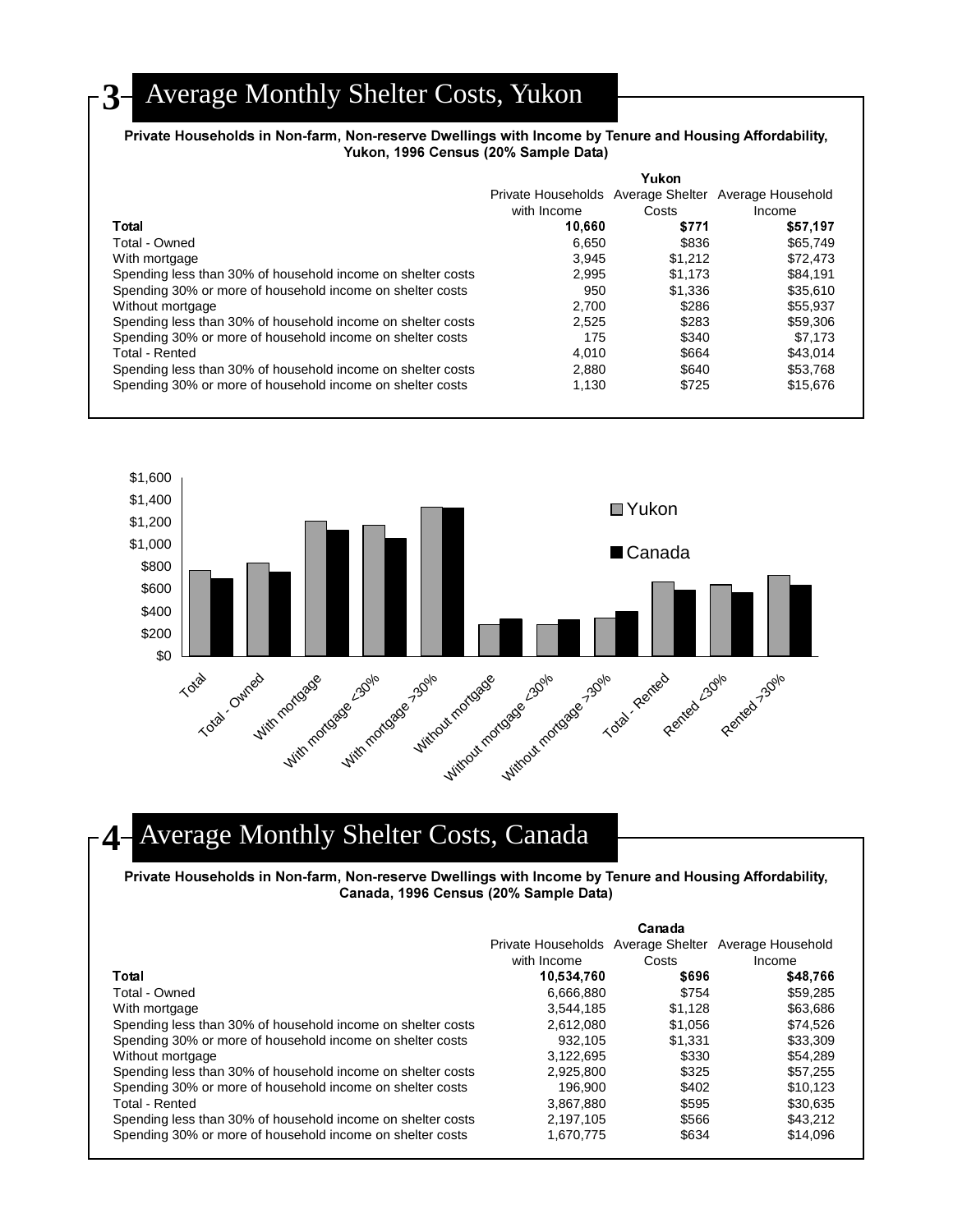## 5<sup>-</sup> Household Type and Tenure, Yukon

### **Private Households in Non-farm, Non-reserve Dwellings by Household Type, Yukon, 1996 Census (20% Sample Data)**

|                                                    |        | Average Shelter Costs and Tenure |                                  |        |  |
|----------------------------------------------------|--------|----------------------------------|----------------------------------|--------|--|
|                                                    | Total  | Owned<br>With Mortgage           | Owned<br><b>Without Mortgage</b> | Rented |  |
| <b>Total households</b>                            | 10,755 | \$1,212                          | \$284                            | \$662  |  |
| Family households                                  | 7.490  | \$1.255                          | \$307                            | \$720  |  |
| One-family households                              | 7.395  | \$1.255                          | \$306                            | \$718  |  |
| Couple with never-married sons and/or daughters    | 3.715  | \$1,289                          | \$334                            | \$770  |  |
| Couple without never-married sons and/or daughters | 2,530  | \$1,232                          | \$279                            | \$683  |  |
| Lone parent                                        | 1.145  | \$1.156                          | \$306                            | \$666  |  |
| Multiple family households                         | 95     | \$1,250                          | \$358                            | \$818  |  |
| Non-family households                              | 3,265  | \$1,013                          | \$224                            | \$588  |  |
| 1 person                                           | 2,695  | \$993                            | \$221                            | \$540  |  |
| 2 or more persons                                  | 565    | \$1,102                          | \$258                            | \$768  |  |
|                                                    |        |                                  |                                  |        |  |

## **6** Number of Household Maintainers, Yukon

### **Private Households by Household Type, Showing Number of Household Maintainers, Yukon,1996 Census (20% Sample Data)**

#### Number of Household Maintainers

Three

|                                                    | Total  | One   | Two                      | mee<br>or More |
|----------------------------------------------------|--------|-------|--------------------------|----------------|
| <b>Total households</b>                            | 11.465 | 7,095 | 4,170                    | 195            |
| Family households                                  | 7.970  | 3,910 | 3,935                    | 125            |
| One-family households                              | 7.870  | 3.870 | 3.900                    | 95             |
| Couple with never-married sons and/or daughters    | 3,935  | 1.715 | 2.195                    | 35             |
| Couple without never-married sons and/or daughters | 2,645  | 985   | 1,620                    | 45             |
| Lone parent                                        | 1,285  | 1.175 | 90                       | 15             |
| Multiple family households                         | 100    | 40    | 25                       | 35             |
| Non-family households                              | 3,500  | 3,185 | 235                      | 70             |
| 1 person                                           | 2,890  | 2,890 | $\overline{\phantom{0}}$ |                |
| 2 or more persons                                  | 605    | 300   | 240                      | 70             |